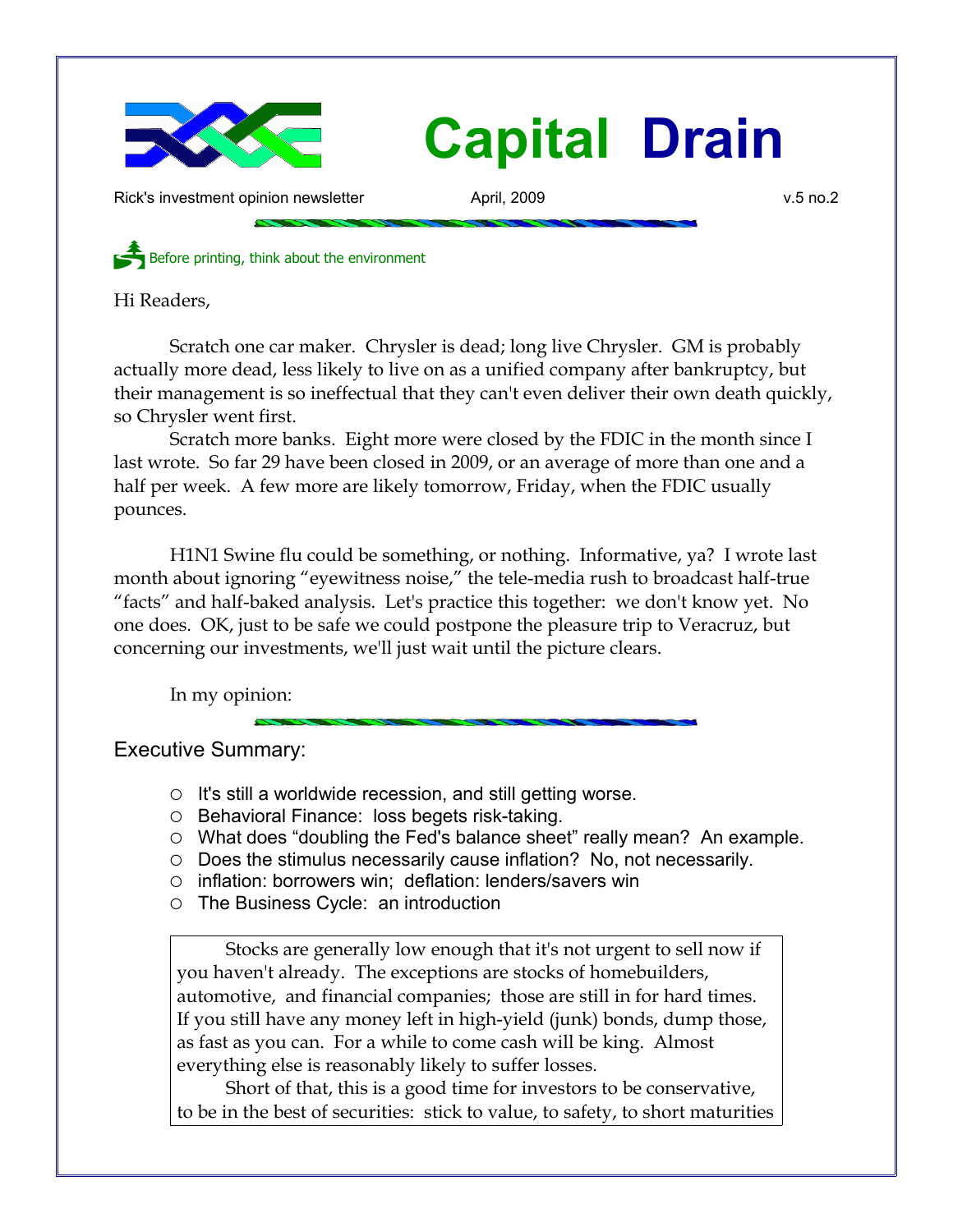(for debt), and call me to chat if you're concerned about anything you're holding.

Above all, avoid the investments that are at all-time extreme valuations: junk bonds, developing-country bonds, and headlinegrabbing stocks with high P/E ratios.

The Details:

"What everybody is hanging their fundamental hopes on at the moment is the compilation of less-worse information," said Linda Duessel, equity-market strategist at Federated Investors. "We want to hear that we fell off a cliff, and we're done falling, maybe."[1](#page-1-0)

Despite the past month's stock rally, there is every reason to remain cautious. Some forward-looking economic indicators are starting to hint that things are getting worse-- more slowly. That's the sum of the good news: worse more slowly. Meanwhile, we know a lot of bad news is coming: more layoffs, further reducing demand, killing some companies outright, producing more layoffs, etc. Add to that the possibility that there's at least one joker still in the deck, one out-of-the-blue negative surprise, and optimism seems premature.

We're in an interesting period here: the stimulus is coming, but little has actually arrived. All of our trading partners are also in scary recessions, but most are applying stimulus to some extent, as we are. Banks are getting support, but more will still die. Some big key (supposedly key) industrial companies are being helped to restructure, but that restructuring will be a strategic retreat at best. Things will get worse, but then better, but when?

I repeat my summary opinion from last month: fold your money neatly, put it in your pocket, and sit on it. The time to reinvest is surely coming, and it's closer than it was a month ago, but it's not yet. I suspect that there will be at least one more plunge in the stock markets before a longer, profit-fed rally can begin.

Further, if you've lost some money in the drop thus far, **Behavioral Finance** offers a cautionary finding: when people have suffered a loss, they tend to take bigger risks than they otherwise would. Subconsciously, we feel cheated by luck. We feel the loss sharply, and we want that bad feeling to go away, ASAP. We deny the fact of the loss by imagining that it will be recovered on the next toss of the dice.

Sadly, our subconscious is predictably poor council in this case. Luck will not return to favor us; only market fundamentals can do that. The loss is lost. Sit, observe, reflect, and wait. Avoid the temptation to double and re-double your bets until the odds return to your favor.

<span id="page-1-0"></span><sup>1</sup> David Gaffen, "Time to Brace for Trouble as Profits Debacle Starts," The Wall Street Journal, 6 April 2009, Dow Jones & Co., 6 April 2009, <http://online.wsj.com/article/SB123896411461990545.html>.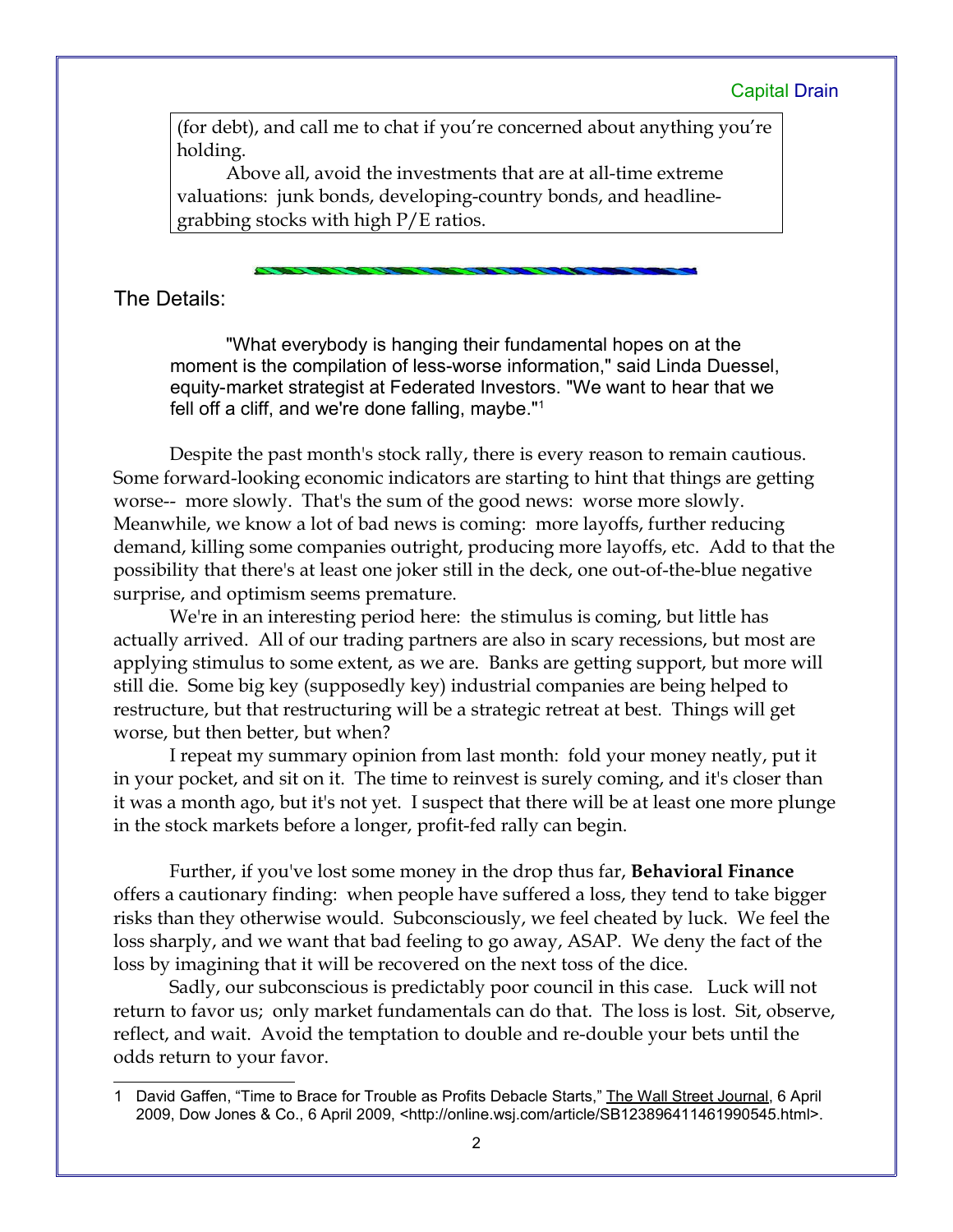

Not long ago, a friend asked, "What does it really mean when they say that the **Fed doubled its balance sheet**?" I thought I knew the answer, but I quickly realized I was fudging and flailing. I've thought it through, so here's an answer:

First some definitions:

Assets: What you hold: IOUs people owe you, as well as cash you're holding. Liabilities: What you owe other people.

Balance Sheet: A detailed list of assets, liabilities, and the difference between them. In the case of an individual, that difference is "net worth." If you hold more than you owe, the difference is your positive net worth.

In the case of a corporation, net worth is called "shareholders' equity."

The Balance Sheet follows the fundamental equality:

Assets = Liabilities + Shareholders' Equity

The two sides are equal and opposite. The sum is zero; the sides balance.

Picture the day the Fed was created. We the People set them up with some cash to do their job:

|             | Assets | Liabilities                 |     |
|-------------|--------|-----------------------------|-----|
| cash        | 100    | <b>USA Citizens' Equity</b> | 100 |
| $\tau$ otal | 100    | ™otal                       | 100 |

Back in the **August 2007 CapDrain** I described how the Fed does its daily job adjusting the money supply to maintain its target rate. (Could this crisis really be that old already? Yes.) You may review or ignore that, as you wish.

A normal pre-crisis day, then, would involve either buying or selling some Treasury Bills in the open market, to increase or decrease the cash in the market, respectively.

<span id="page-2-0"></span><sup>2</sup> Phil Izzo, "A Look Inside Fed's Balance Sheet - 4/30/09 Update," The Wall Street Journal, 30 April 2009, Dow Jones & Co., 30 April 2009, <http://blogs.wsj.com/economics/2009/04/30/a-look-insidefeds-balance-sheet-43009-update/>.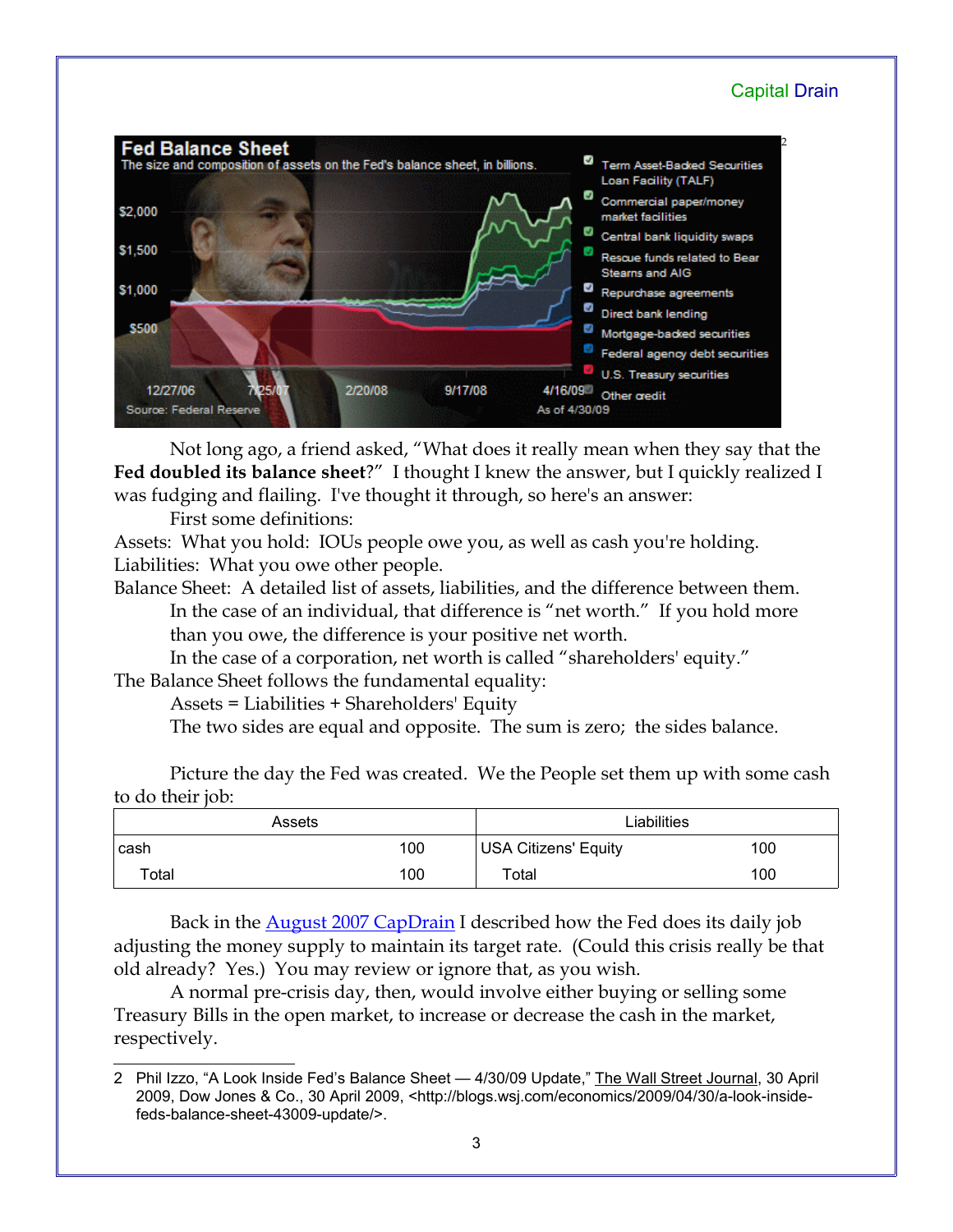| $\frac{1}{2}$<br>$\sum_{i=1}^{n}$ |     |                             |     |  |
|-----------------------------------|-----|-----------------------------|-----|--|
| Assets                            |     | Liabilities                 |     |  |
| cash                              | 50  | <b>USA Citizens' Equity</b> | 100 |  |
| <b>Treasury Bills</b>             | 50  |                             |     |  |
| Total                             | 100 | Total                       | 100 |  |

Increasing the money supply by 50: buy T-bills with cash, leaving:

Decreasing the money supply (from above) by 25: sell T-bills for cash, leaving

| Assets         |     | Liabilities          |     |
|----------------|-----|----------------------|-----|
| cash           | 75  | USA Citizens' Equity | 100 |
| Treasury Bills | 25  |                      |     |
| Total          | 100 | Total                | 100 |

So now a crisis hits, they've already traded all their cash for T-Bills, and they need to get more cash into the system. Starting from the maxed-out Balance Sheet:

|         | Assets               |                 | Liabilities                  |     |
|---------|----------------------|-----------------|------------------------------|-----|
| cash    |                      |                 | <b>USA Citizens' Equity</b>  | 100 |
| T-Bills |                      | 100             |                              |     |
| Total   |                      | 100             | Total                        | 100 |
| $\sim$  | $\sqrt{1}$<br>$\sim$ | $\cdot$ $\cdot$ | $T1T - T1$<br>$\blacksquare$ |     |

Step one: print money (borrow it from We the People)

|         | Assets |     | Liabilities          |     |
|---------|--------|-----|----------------------|-----|
| cash    |        | 100 | USA Citizens' Equity | 200 |
| T-Bills |        | 100 |                      |     |
| Total   |        | 200 | Total                | 200 |

At this point, the balance sheet has been doubled (previously Totals equaled 100, now Totals equal 200), but they haven't done anything with it. Their purpose was to provide more cash, for example by purchasing Fannie Mae (Federal National Mortgage Association) mortgage bonds:

| .<br>Assets |     | Liabilities                 |     |
|-------------|-----|-----------------------------|-----|
| cash        | Ü   | <b>USA Citizens' Equity</b> | 200 |
| T-Bills     | 100 |                             |     |
| FNMA bonds  | 100 |                             |     |
| Total       | 200 | Total                       | 200 |

And there you have it: the Fed Balance Sheet, doubled, and put to work.

The first thing many people think when they see all that cash created and pushed into the economy is "That's more money chasing the same amount of goods... isn't that what causes inflation?"

It depends. If the economy and the banking system were normal and healthy, then the extraordinary stimulus might very well cause inflation. In the present,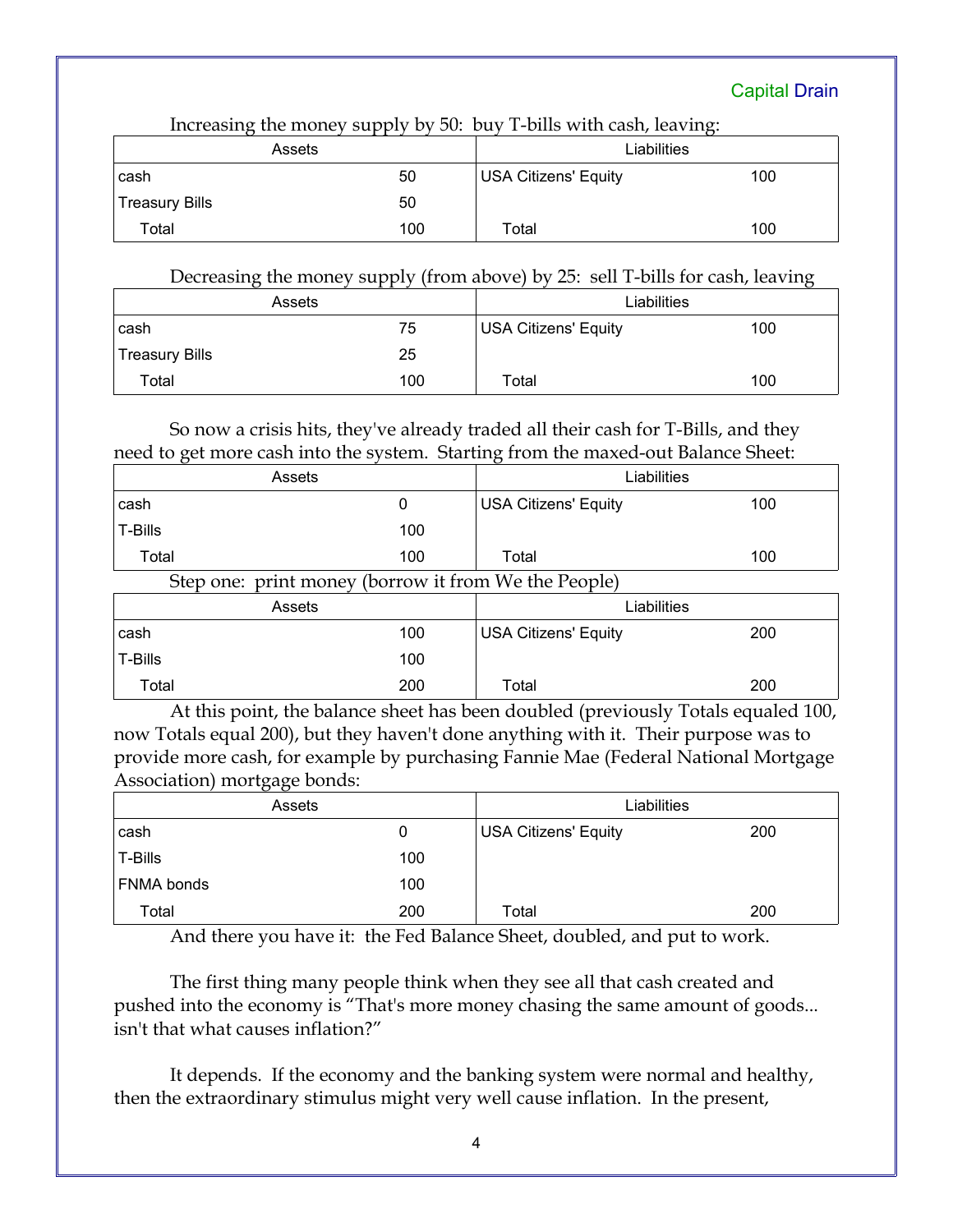however, we've got an economy teetering because of bad debts and decreased consumption, and a banking system bled white by its own losses. If we're lucky, if the government is gauging this right, then the stimulus will be enough to prevent deflation, but not so much as to cause inflation.

If deflation still threatens, they'll print more money. When the printed money is no longer needed, the Fed wants to prevent inflation by selling some of its bonds and T-Bills back into the market, and un-printing some of the cash, decreasing the liability owed to the citizens. For example, selling back some Fannie Mae bonds:

| Assets     | $\cdot$ | Liabilities          |     |
|------------|---------|----------------------|-----|
| cash       | 0       | USA Citizens' Equity | 150 |
| T-Bills    | 100     |                      |     |
| FNMA bonds | 50      |                      |     |
| Total      | 150     | Total                | 150 |

Withdrawing the stimulus will be a delicate balancing act. If the Fed withdraws too slowly, causing inflation, then borrowers will win, and lenders lose. That's because inflation will decrease the purchasing power of money, so the borrowers will pay back money which has less actual value.

By contrast, if the withdrawal is too quick, there could be deflation, in which case lenders would win and borrowers would lose: debts would have to be repaid in dollars whose purchasing power had increased. In extreme cases, this can be catastrophic for the borrowers: they simply can't increase their current earnings fast enough to pay back their pre-deflation debts. Obviously catastrophe for the borrowers can't be good for the lenders either.

I'm inclined to think that the continued collapse in housing prices and global consumer demand will create some deflation, but not catastrophic levels. If that's true, then buying bonds could be very attractive. Treasury bonds would pay almost nothing, but carefully selected bonds of healthy high-quality companies could be the best deal in a difficult market. Their high yields would pay well, but would also likely fall to yields closer to Treasury Bonds over time as the crisis passes, creating capital gains.

Next month I'll give a bigger, better description of the typical business cycle and the accompanying typical cycle of most-attractive investments. Here's a taste:

In the typical cycle, bond yields would have fallen as the GDP fell, and would rise (causing bond prices to fall, causing capital losses) in the recovery when GDP resumed rising. This time has been different so far: because of the credit market troubles, bond prices have fallen as everyone's interest rates rose. The unwinding should be different as well: a comfortable stability, albeit at a lower level of GDP, will decrease bond yields, increasing prices, creating capital gains. Eventually, actual growth will return, and stocks will be favored as in a normal post-recession recovery.